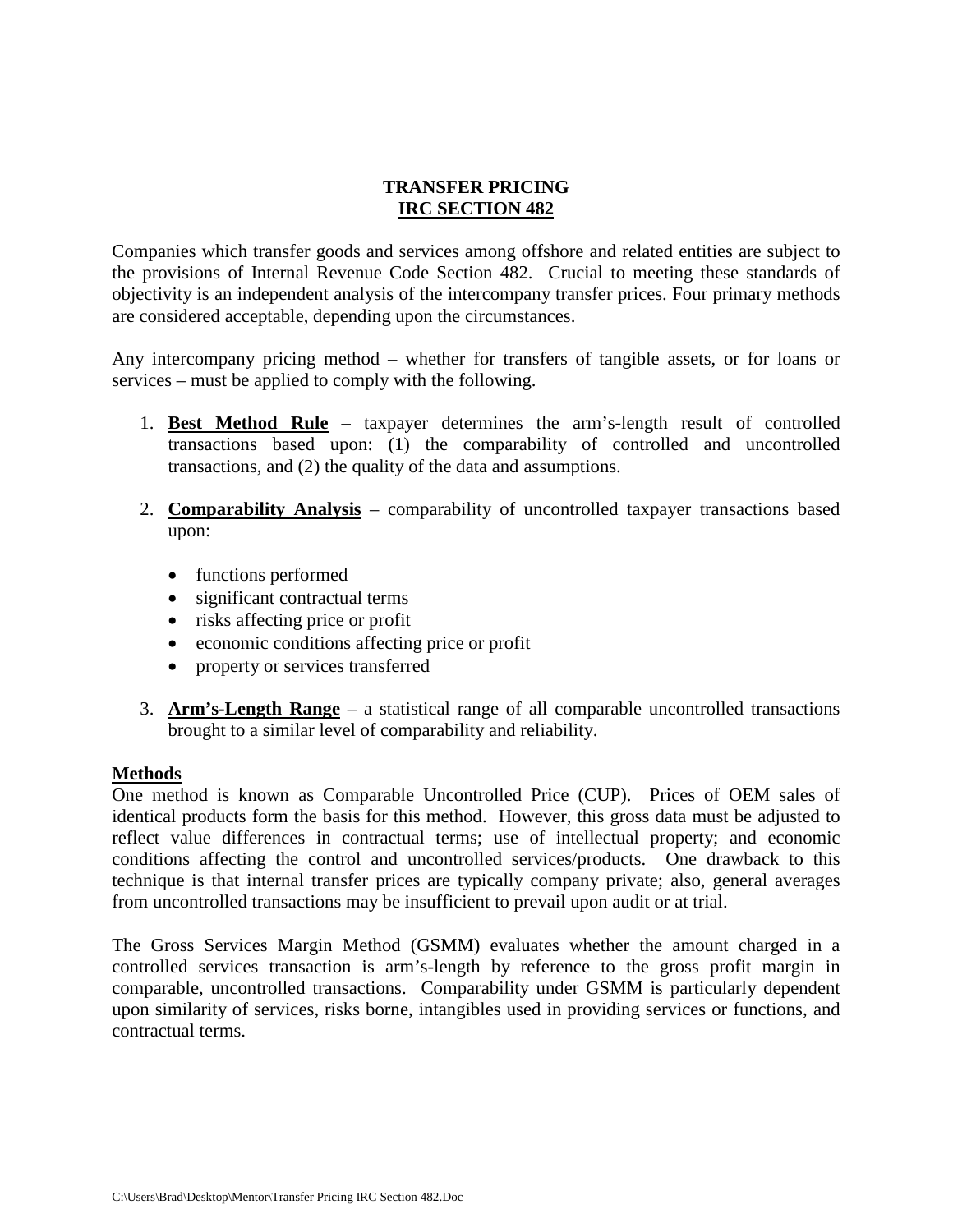The third approach is Services Cost Method (SCM). It evaluates whether the amount charged for covered services is arm's-length by reference to the total services costs with no markup. Covered services are also known as low margin services, whereby the markup on total services costs is less than or equal to 7 percent. A covered service does not contribute significantly to key competitive advantages, core capabilities or fundamental risks in the controlled group. Excluded from the use of SCM are these activities: manufacturing, extraction or processing natural resources, construction, resale, R&D, and engineering or scientific.

From the outset, a taxpayer using any of the above methods will usually have the fundamental disadvantages of incomplete or unreliable information. In contrast, the taxpayer has total access to complete and accurate information regarding his own revenue, production costs, and operating assets. Therefore, a calculation based on projected return on investment, using the taxpayer data, has inherent accuracy.

The best approach is known as CPM, Comparable Profit Method. Essentially, this method focuses on return on investment for the taxpayer, as compared with similar public company data. The most supportable opinion involves a refinement of CPM, in which transfer prices are determined based on the present value of projected future income.

## **CPM Procedure**

The following analytical procedure is suggested as the best method for most firms, as a refinement of the CPM method. This method is based on the widely accepted marginal cost/marginal revenue model. The model allows maximum profit for each location, resulting in clear evidence of arm's-length pricing required by Section 482.

- 1. **Asset Value**. Determine the market value of all assets by location and product line, including intangible assets. The pricing must allow adequate yield on the investment for these assets, by location and product line.
- 2. **Discount Rate**. Calculate the cost of capital for each product line and location, based on the risk free rate for each country and product line risk, compared to public firms in similar markets.
- 3. **Market Demand**. Derive the demand curved for each product line based on price vs. quantity; estimate future shifts in the demand curved based on the product life cycle and promotion strategy.
- 4. **Supply Cost**. Derive the cost versus quantity curves for each product line, based on factory level cost plus required return on investment.
- 5. **Cash Flow**. Project future cash flow for each product line and location, using transfer prices designed to maximize profit, based on marginal revenue.
- 6. **Present Value**. Maximize the present value of future cash flow for each product line and location; iterate the model using alternative transfer prices to determine the optimum price.